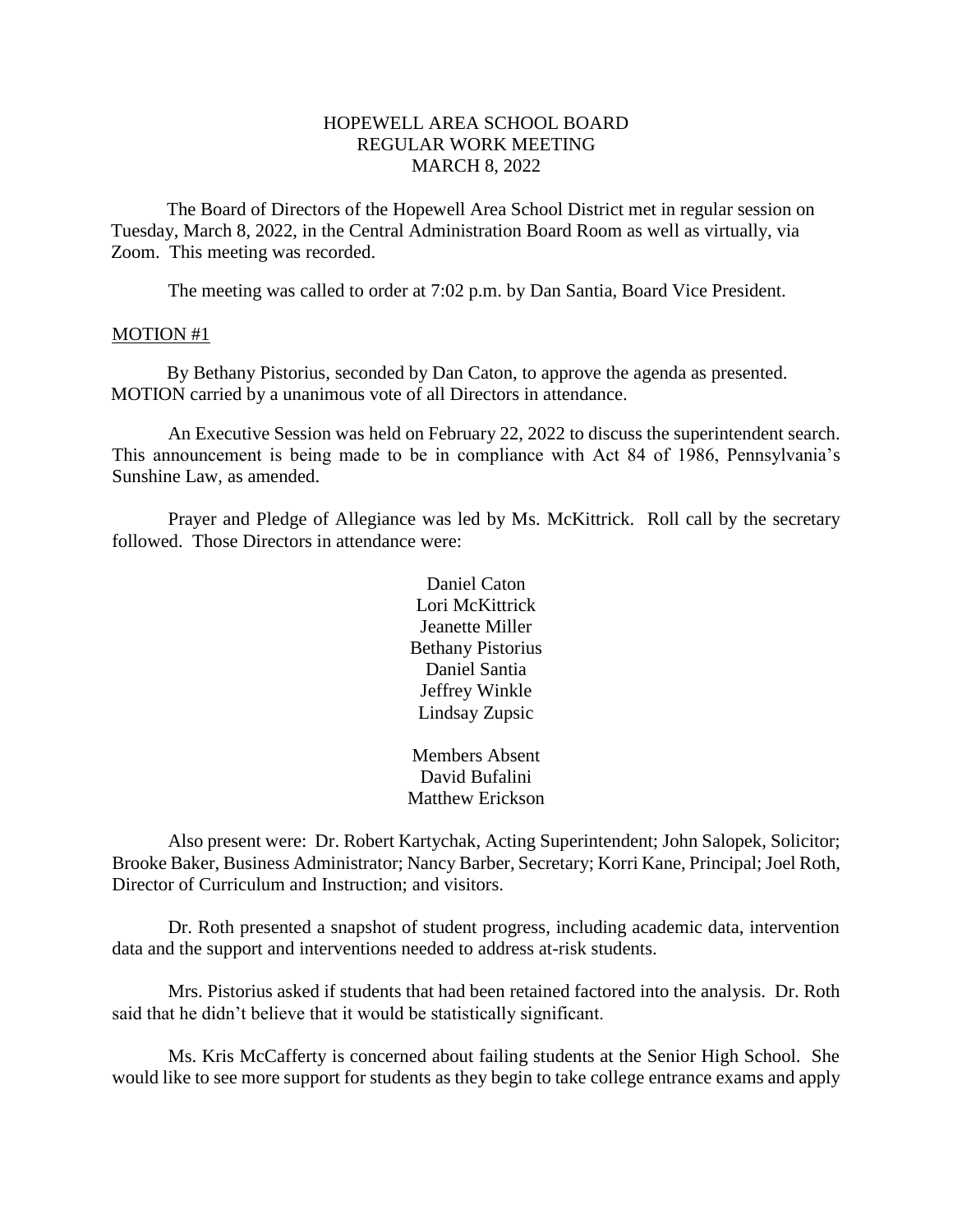to college. She asked Dr. Roth when parents can expect to see remediation efforts. Dr. Roth said that at the secondary level, remediation is more individualized.

Ms. McKittrick asked how parents can help their child. Dr. Roth suggested talking with counselors and play an active roll in helping your child schedule classes.

Mrs. Pistorius asked if the data could be broken down by school, stating that previous concerns were with consistency at the elementary level. Dr. Roth said absolutely. There are many different ways that the data can be configured.

At this time, Dr. Kartychak reviewed items that would be voted on later in the meeting.

## **Buildings and Grounds**: Mr. Santia, Chair; Mr. Winkle, Co-Chair

Recommendation to approve the following:

- 1. Facility Use Agreement with Motorcycle Safety Academy, LLC to use the parking lot at Margaret Ross Elementary School for training March 1, 2022 through December 31, 2022.
- 2. Request of the Ambridge Area School District to use the front tennis courts for their home matches during the spring 2022 tennis season.
- 3. Request of the Senior High School Varsity Cheerleaders to use the Senior High School main gym to host a cheer clinic fundraiser March 23-25, 2022 from 6:00 p.m. until 8:00 p.m.

**Personnel**: Dr. Erickson, Chair; Mrs. Zupsic, Co-Chair

- 1. Employment of Judy Brice, substitute cafeteria, effective March 4, 2022.
- 2. Employment termination of Roy Bungard, transportation aide, effective March 9, 2022. (**Roll Call**)

At this time, Dr. Kartychak began his review of those items that would be voted on at the March 22, 2022 Business meeting.

### **Education/Curriculum/Instruction**: Dr. Erickson, Chair; Mrs. Miller, Co-Chair

- 1. Request from Mr. Keiper to take the band on a one day trip to Cedar Point on April 21, 2022.
- 2. Request of Paula Battisti and Michael Gill to take students to Education Days at Cedar Point on Saturday, May 21, 2022.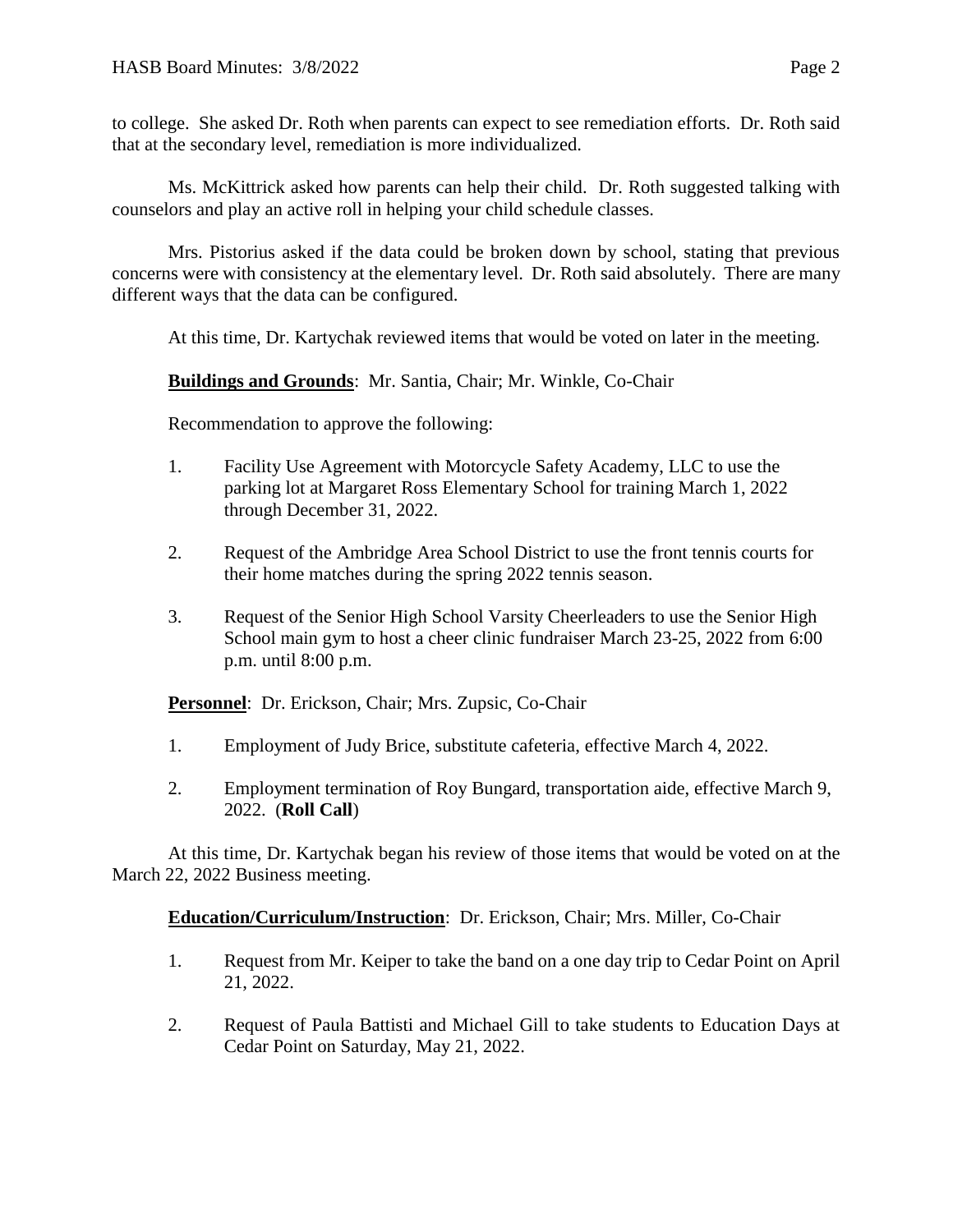- 3. Removal of the Latin Club from the list of activities at the Senior High School, effective March 23, 2022.
- 4. Request of Mr. Katkich for two students to attend the 2021-2022 Academic Games in Knoxville, Tennessee, along with the three students from the Senior High School that had already been approved.

## **Buildings and Grounds**: Mr. Santia, Chair; Mr. Winkle, Co-Chair

1. Request of Hopewell High School Football boosters to use Tony Dorsett Stadium on April 9, 2022 from 9:00 a.m. until 11:15 a.m. to host an Ester Egg Hunt.

# **Finance and Budget**: Ms. McKittrick, Chair; Mrs. Zupsic, Co-Chair

Recommendation to approve the following:

- 1. 2022-2023 Pay Schedule, as presented. (**Attachment**)
- 2. 2022-2023 Beaver Valley Intermediate Unit general operating budget in the amount of \$1,459,600.00. (**Attachment**)
- 3. Advertisement for receipt of bids for supplies and/or equipment for the 2022-2023 school year.
- 4. Purchase of a booster pump from Renick Brothers for Margaret Ross Elementary School in the amount of \$18,700.00. Funds will be taken from the Capital Reserve. (**Roll Call**)

**Personnel**: Dr. Erickson, Chair; Mrs. Zupsic, Co-Chair

Recommendation to approve the following:

- 1. Resignation of Joe McFarland, custodian, effective March 31, 2022.
- 2. Employment of Bill Boggs, 4<sup>th</sup> Assistant Softball Coach, effective March 21, 2022.

### VISITOR'S COMMENTS

Effective October 12, 2021, a maximum of thirty minutes total will be reserved during the Board meeting for community members who request to speak. At any time the Board may allow additional time for the visitors portion of the Board meeting.

Whether the community member is participating virtually, or in-person, the community member will:

- State their name and township
- Have up to three minutes to make a statement and/or ask a question to the Board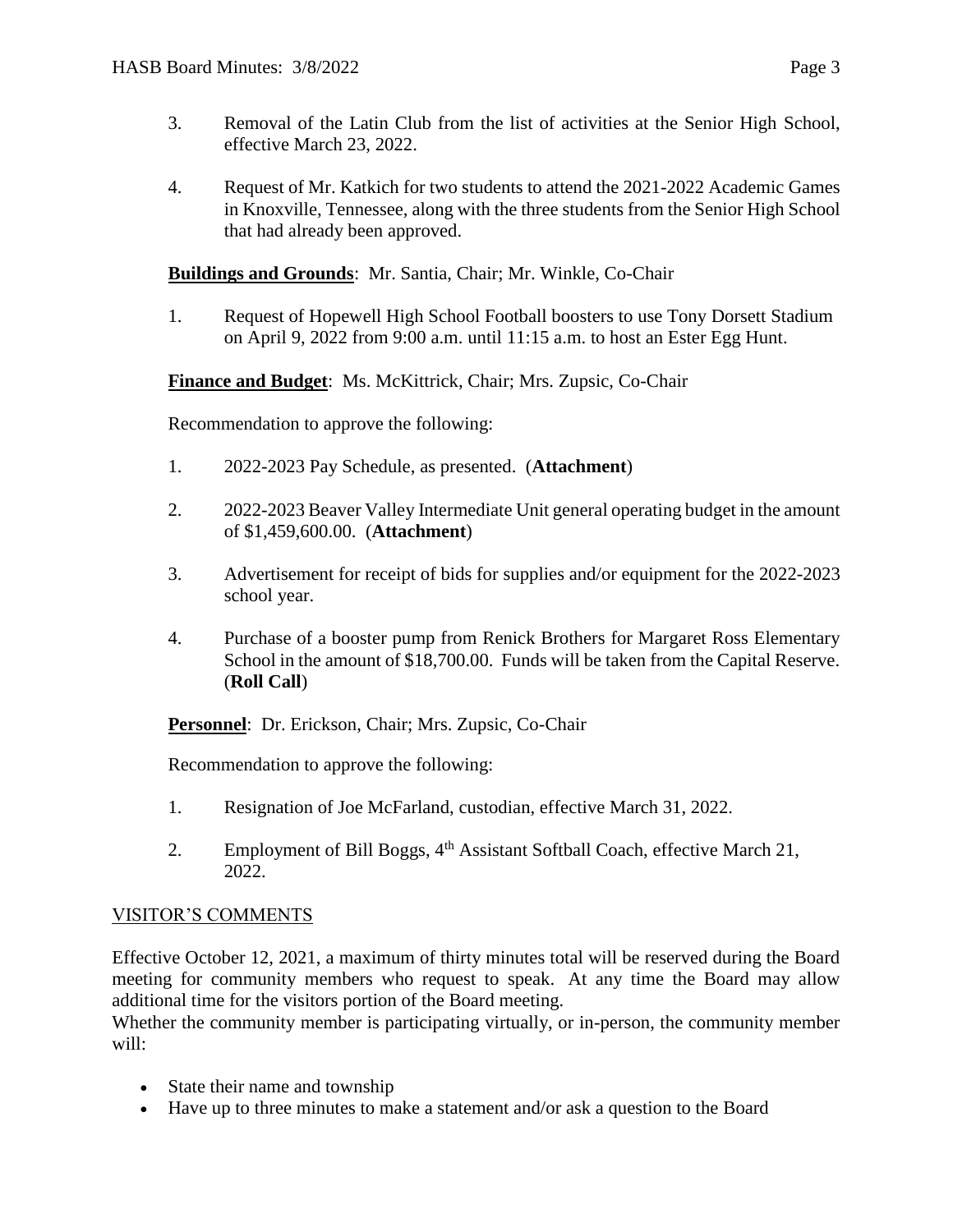- Only be able to speak once during the visitors portion of the board meeting
- Have their time begin when the individual begins to speak

It is recommended that community members wishing to speak during the visitors portion email the Board Secretary prior to the board meeting, however the online chat will be monitored during the visitors portion of the meeting for anyone wishing to speak.

A response may be given during the meeting, however, it is also possible that no response be provided during the Board meeting. The Board will instruct the Superintendent, the Business Administrator and/or the Solicitor to either respond to the inquiry or do further research and report back to the Board and/or the resident. For any question that requires a response, the District will contact the individual directly to respond or will share responses at the following Board meeting.

# **Vivian Lumbard**

Mrs. Lumbard believes that the Board failed to properly revise and implement the Health and Safety Plan to allow for optional masking ahead of the previously approved day of March 7, 2022.

At this time, Mr. Santia returned to Buildings and Grounds.

# **Buildings and Grounds by Jeff Winkle, Co-Chair**

# MOTION #2

By Jeff Winkle, seconded by Bethany Pistorius, to approve the Facility Use Agreement with Motorcycle Safety Academy, LLC to use the parking lot at Margaret Ross Elementary School for training March 1, 2022 through December 31, 2022. MOTION carried unanimously by an affirmative vote of all Directors in attendance.

# MOTION #3

By Jeff Winkle, seconded by Dan Caton, to approve the request of the Ambridge Area School District to use the front tennis courts for their home matches during the spring 2022 tennis season. MOTION carried unanimously by an affirmative vote of all Directors in attendance.

# MOTION #4

By Jeff Winkle, seconded by Bethany Pistorius, to approve the request of the Senior High School Varsity Cheerleaders to use the Senior High School main gym to host a cheer clinic fundraiser March 23-25, 2022 from 6:00 p.m. until 8:00 p.m. MOTION carried unanimously by an affirmative vote of all Directors in attendance.